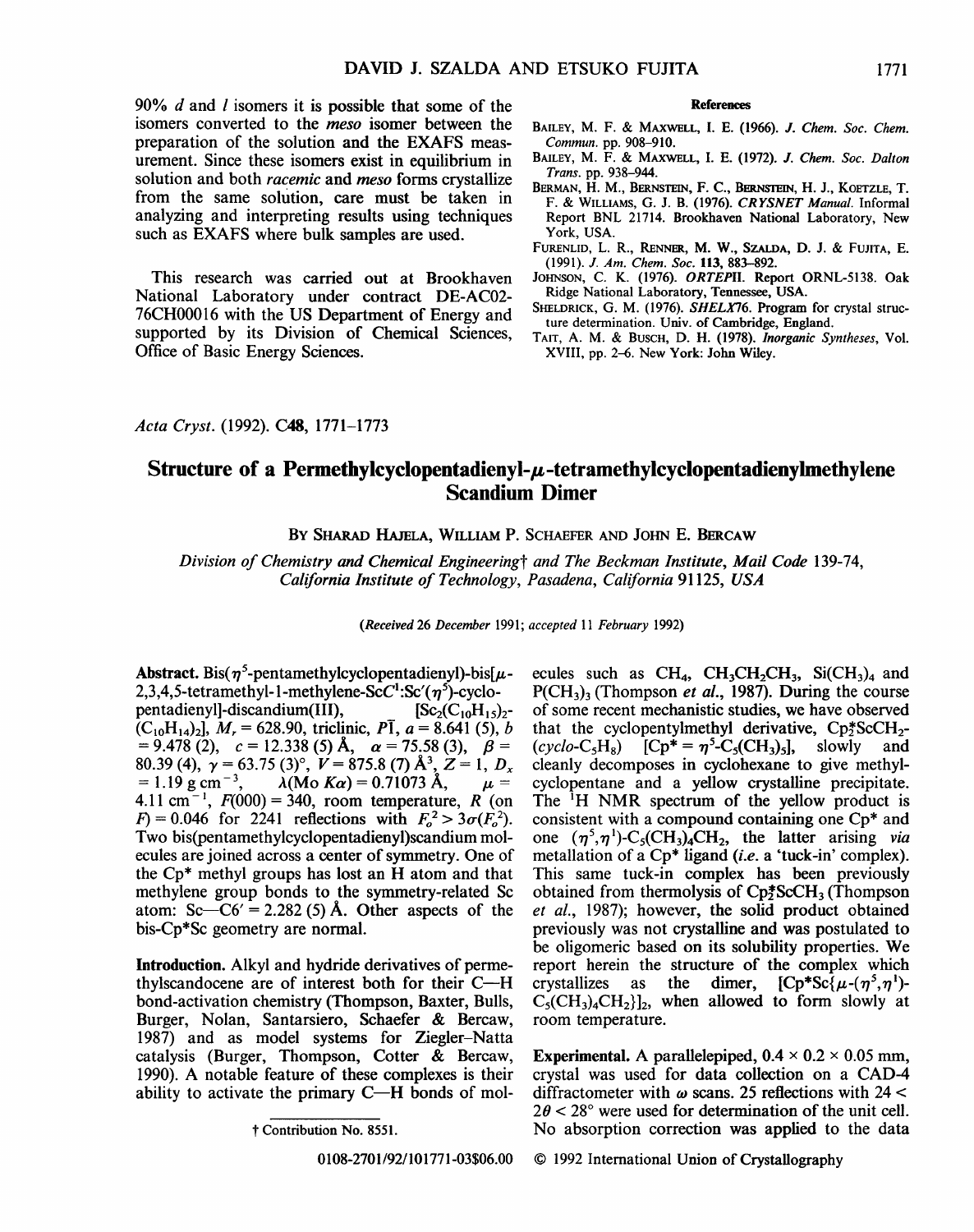|                                   | Table 1. Final refined positional $(\times 10^4)$ , equivalent         |  |  |  |  |
|-----------------------------------|------------------------------------------------------------------------|--|--|--|--|
|                                   | <i>isotropic displacement</i> $(A^2 \times 10^4)$ <i>and isotropic</i> |  |  |  |  |
| displacement $(\AA^2)$ parameters |                                                                        |  |  |  |  |

| $U_{eq} = (1/3)\sum_i \sum_j U_{ij} a_i^* a_j^* a_i \cdot a_j$ ; H atoms refined with isotropic |  |  |  |  |  |
|-------------------------------------------------------------------------------------------------|--|--|--|--|--|
| displacement parameters, B.                                                                     |  |  |  |  |  |

|              | x         | y          | z         | $U_{eq}$ or $B$ |
|--------------|-----------|------------|-----------|-----------------|
| Sc           | 3717 (.8) | 1165(.7)   | 3300 (.5) | 300(1)          |
| Cl           | 3923 (4)  | 2104(3)    | 4991 (2)  | 301 (7)         |
| $_{\rm c2}$  | 3513 (4)  | 3428 (3)   | 4061 (2)  | 344 (7)         |
| C3           | 1831 (4)  | 3845 (3)   | 3769 (3)  | 377 (8)         |
| C4           | 1223 (4)  | 2744 (4)   | 4459 (3)  | 394 (8)         |
| CS           | 2516 (4)  | 1685 (3)   | 5216 (2)  | 331 (7)         |
| $\infty$     | 5429 (4)  | 1412(4)    | 5718 (3)  | 340 (7)         |
| C7.          | 4619 (5)  | 4333 (4)   | 3583 (3)  | 495 (9)         |
| C8           | 706(5)    | 5401 (4)   | 3035 (3)  | 611(11)         |
| C9           | $-558(4)$ | 2824 (5)   | 4496 (3)  | 611 (11)        |
| C10          | 2290 (4)  | 480 (4)    | 6200 (3)  | 466 (8)         |
| C11          | 3154 (4)  | 217(4)     | 1759 (2)  | 397 (8)         |
| <b>C12</b>   | 2251 (4)  | 1905 (4)   | 1524 (2)  | 410 (8)         |
| C13          | 3485 (4)  | 2559 (4)   | 1263(2)   | 414 (8)         |
| <b>C14</b>   | 5129 (4)  | 1276 (4)   | 1334 (2)  | 435 (9)         |
| C15          | 4929 (4)  | $-173(4)$  | 1624 (2)  | 408 (9)         |
| C16          | 2318 (5)  | -943 (5)   | 2048 (3)  | 625 (10)        |
| C17          | 332(5)    | 2804 (4)   | 1391 (3)  | 616 (10)        |
| C18          | 3157 (5)  | 4283 (4)   | 740 (3)   | 647 (11)        |
| C19          | 6805 (5)  | 1458 (5)   | 1009(3)   | 713 (12)        |
| $_{\rm c20}$ | 6366 (5)  | $-1823(4)$ | 1620(3)   | 653 (11)        |
| H6 <i>A</i>  | 6294 (36) | 1604 (32)  | 5299 (23) | 2.7(7)          |
| H6B          | 5132 (33) | 2166 (32)  | 6200 (22) | 2.8(6)          |

Table 2. *Selected bond distances* (A) *and angles* ( 0 )

Cp\* represents the centroid of the five ring atoms.

| $S_0-C6'$              | 2.282(5) | $C6'$ - Sc - $Cp*1$ | 107.9     |
|------------------------|----------|---------------------|-----------|
| $Sc - Cp*1$            | 2.181    | $C6'$ —Sc— $Cp*2$   | 108.6     |
| $Sc$ -Cp <sup>*2</sup> | 2.212    | $Cp*1-Sc-Cp*2$      | 141.6     |
| $C6-C1$                | 1.507(4) | $C6-C1-C2$          | 127.9(3)  |
| С6—Н6А                 | 0.90(3)  | $C6 - C1 - C5$      | 124.7(3)  |
| C6-H6B                 | 0.96(3)  | H6A-C6-C1           | 107.3(19) |
|                        |          | $H6B-C6-C1$         | 104.8(17) |
|                        |          | $H6B$ -C6-H6A       | 98.1 (26) |

collection;  $(\sin \theta / \lambda)_{\text{max}} = 0.59 \text{ Å}^{-1}$ ; *h* from  $-10$  to 10, k from  $-11$  to 11, *l* from  $-14$  to 14. Three standard reflections (300, 023, 030) showed no variations greater than expected from counting statistics. 6239 reflections were measured, of which 3068 were independent; goodness of fit for merging was 0.98;  $R_{\text{int}}$  for 2682 reflections with exactly two observations was 0.032. All reflections were used in solution and refinement of the structure. The Sc-atom position was determined from a Patterson map and the C atoms were all found in a subsequent Fourier map. H atoms were placed at idealized positions based on difference maps calculated in their expected planes  $(C-H = 0.95 \text{ Å})$ . H atoms on C6 were found in a three-dimensional difference map and their positions and isotropic displacement parameters were refined, but all other H-atom parameters were fixed. Positional and anisotropic displacement parameters of the Sc and C atoms, plus the C6 H-atom parameters and a scale factor were refined. For all 2856 reflections with  $F_o^2 > 0$ , *R* (on *F*) = 0.062, *wR* (on *F*<sup>2</sup>) = 0.010,  $S = 2.19$  for 3068 reflections and 198 parameters. Weights were calculated as  $1/\sigma^2(F_o^2)$ ; variances  $[\sigma^2(F_o^2)]$  were derived from counting statistics plus an additional term,  $(0.014*I*)<sup>2</sup>$ ; variances of the merged

data by propagation of e.s.d. plus another additional term,  $(0.014\overline{I})^2$ . Maximum shift/e.s.d. in the final cycle was 0.02. Maximum and minimum heights in final difference Fourier map were 0.40 and  $-0.35$  e Å<sup>-3</sup>, respectively. Atomic scattering factors were obtained from Cromer & Waber (1974), and the dispersion correction for Sc from Cromer (1974). Computer programs used were those of the *CRYM*  crystallographic computing system (Duchamp, 1964) and ORTEP (Johnson, 1976). Final refined parameters of the atoms are given in Table  $1*$  with selected distances and angles in Table 2. Fig. 1 shows a

\*Lists of assigned H-atom parameters, anisotropic displacement parameters, complete distances and angles, and observed and calculated structure factors have been deposited with the British Library Document Supply Centre as Supplementary Publication No. SUP 55184 (19 pp.). Copies may be obtained through The Technical Editor, International Union of Crystallography, *5* Abbey Square, Chester CHI 2HU, England. [CIF reference: HH0622]



Fig. 1. An *ORTEPII* (Johnson, 1976) drawing of the dimer with 50% probability ellipsoids showing the numbering system. H atoms are not shown.



Fig. 2. An *ORTEPII* (Johnson, 1976) packing drawing showing the contents of a unit cell, with the unit cell outlined. Atoms are shown as 50% probability ellipsoids; H atoms are not shown.